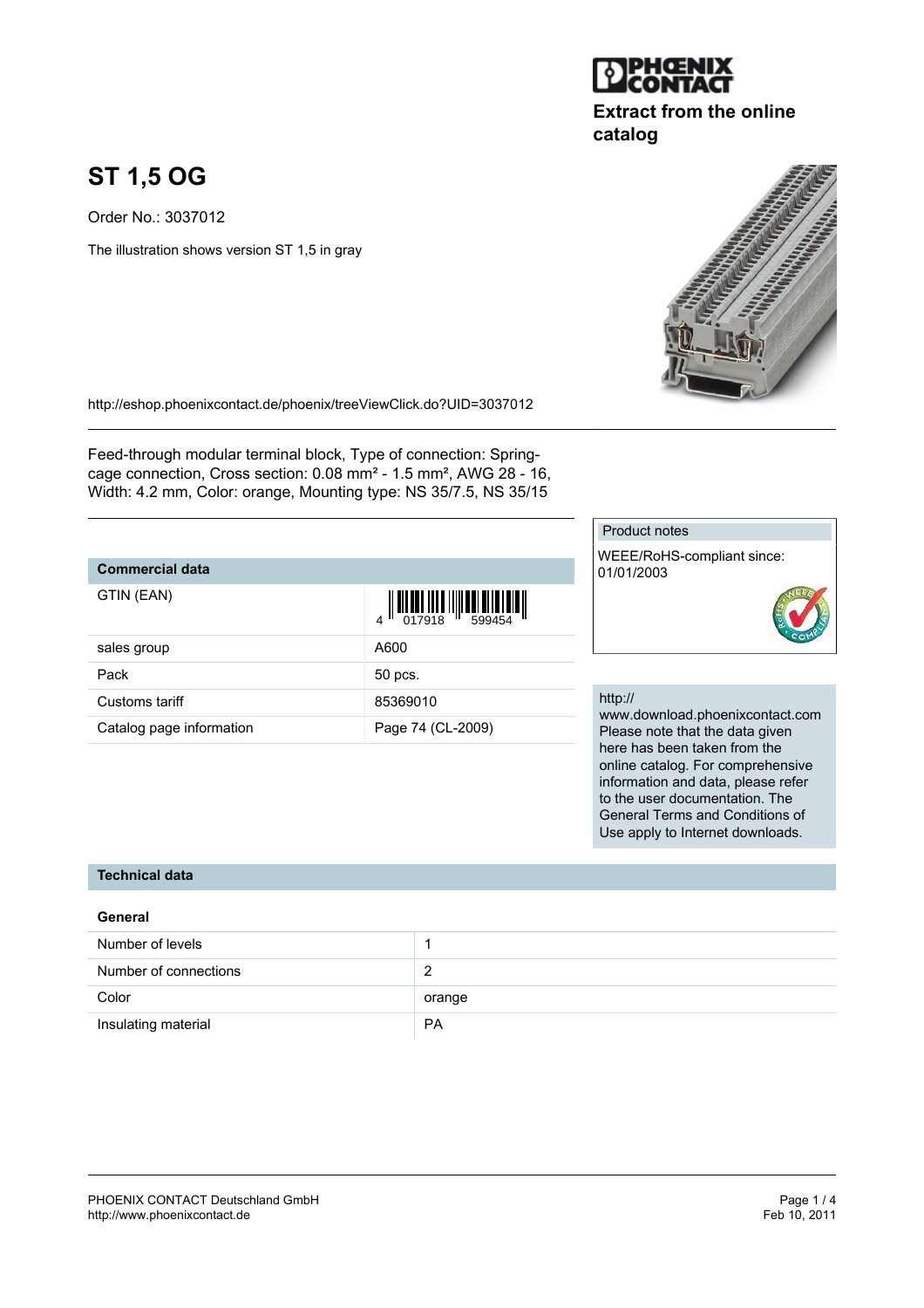| Inflammability class acc. to UL 94                                                                                     | V <sub>0</sub>                                            |  |
|------------------------------------------------------------------------------------------------------------------------|-----------------------------------------------------------|--|
|                                                                                                                        |                                                           |  |
| <b>Dimensions</b>                                                                                                      |                                                           |  |
| Width                                                                                                                  | $4.2 \text{ mm}$                                          |  |
| Length                                                                                                                 | 48.5 mm                                                   |  |
| Height NS 35/7.5                                                                                                       | 36.5 mm                                                   |  |
| Height NS 35/15                                                                                                        | 44 mm                                                     |  |
| <b>Technical data</b>                                                                                                  |                                                           |  |
| Maximum load current                                                                                                   | 17.5 A (with 1.5 mm <sup>2</sup> conductor cross section) |  |
| Rated surge voltage                                                                                                    | 6 kV                                                      |  |
| Pollution degree                                                                                                       | 3                                                         |  |
| Surge voltage category                                                                                                 | III                                                       |  |
| Insulating material group                                                                                              | L                                                         |  |
| Connection in acc. with standard                                                                                       | IEC 60947-7-1                                             |  |
| Nominal current $I_N$                                                                                                  | 17.5 A                                                    |  |
| Nominal voltage U <sub>N</sub>                                                                                         | 500 V                                                     |  |
| Open side panel                                                                                                        | ja                                                        |  |
| <b>Connection data</b>                                                                                                 |                                                           |  |
| Conductor cross section solid min.                                                                                     | $0.08$ mm <sup>2</sup>                                    |  |
| Conductor cross section solid max.                                                                                     | $1.5$ mm <sup>2</sup>                                     |  |
|                                                                                                                        |                                                           |  |
|                                                                                                                        |                                                           |  |
| Conductor cross section stranded min.                                                                                  | $0.08$ mm <sup>2</sup>                                    |  |
| Conductor cross section stranded max.                                                                                  | $1.5$ mm <sup>2</sup>                                     |  |
| Conductor cross section AWG/kcmil min.                                                                                 | 28                                                        |  |
| Conductor cross section AWG/kcmil max<br>Conductor cross section stranded, with ferrule<br>without plastic sleeve min. | 16<br>$0.14 \, \text{mm}^2$                               |  |
| Conductor cross section stranded, with ferrule<br>without plastic sleeve max.                                          | $1.5$ mm <sup>2</sup>                                     |  |
| Conductor cross section stranded, with ferrule<br>with plastic sleeve min.                                             | $0.14 \, \text{mm}^2$                                     |  |
| Conductor cross section stranded, with ferrule<br>with plastic sleeve max.                                             | $1.5$ mm <sup>2</sup>                                     |  |
| 2 conductors with same cross section, stranded,<br>TWIN ferrules with plastic sleeve, max.                             | $0.5$ mm <sup>2</sup>                                     |  |
| Type of connection                                                                                                     | Spring-cage connection                                    |  |
| Stripping length                                                                                                       | 10 mm                                                     |  |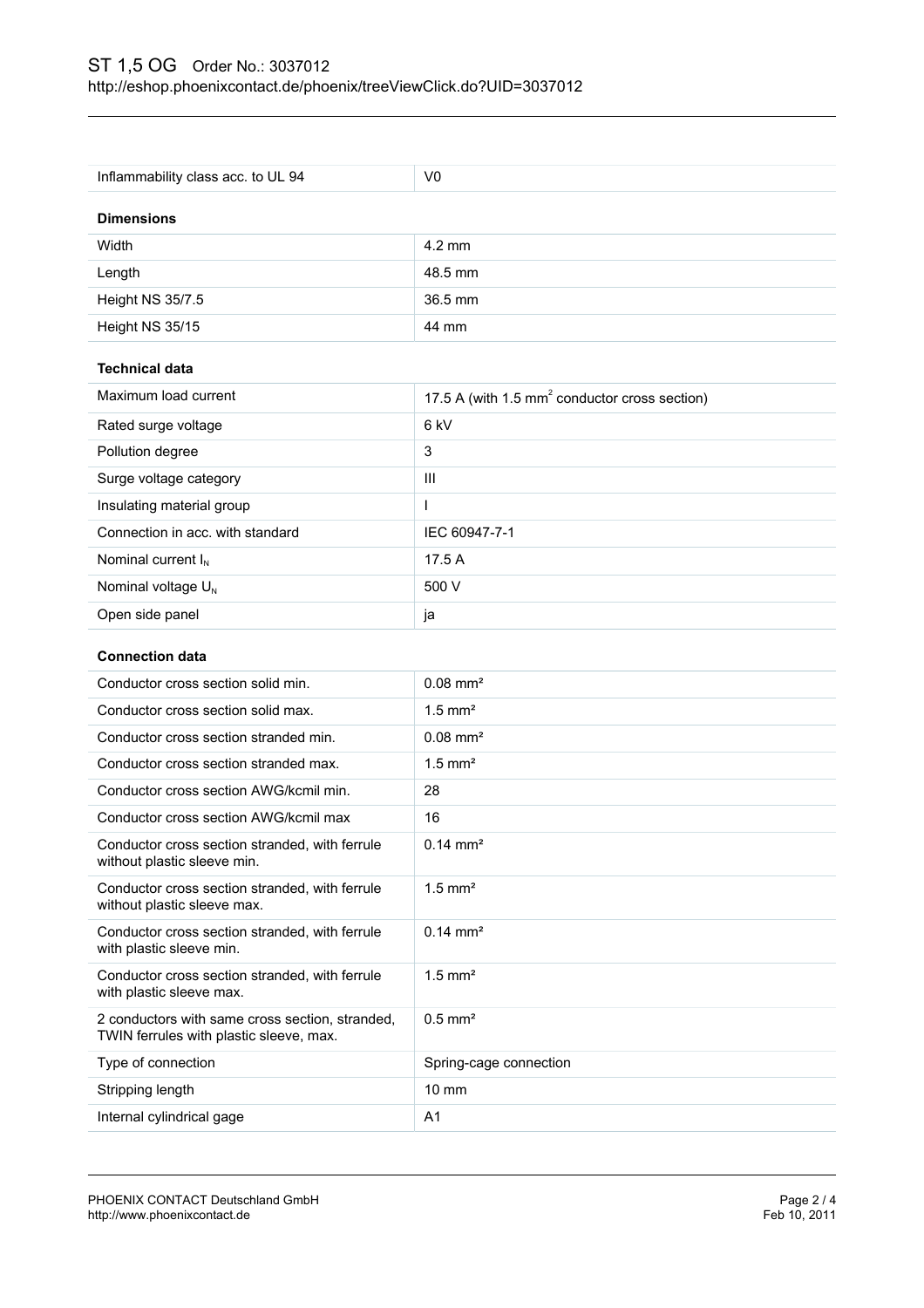**Certificates / Approvals**

| $\mathbf{C}$                        | (SP)<br>$\epsilon$ <b>B</b> | GL                                                                                                                                                         |  |
|-------------------------------------|-----------------------------|------------------------------------------------------------------------------------------------------------------------------------------------------------|--|
| Certification                       |                             | BV, CB, CSA, CUL, DNV, GL, GOST, KR, LR, NK, UL, VDE-PZI                                                                                                   |  |
| Certification Ex:<br>IECEx, KEMA-EX |                             |                                                                                                                                                            |  |
| <b>Accessories</b>                  |                             |                                                                                                                                                            |  |
|                                     |                             |                                                                                                                                                            |  |
| Item                                | Designation                 | Description                                                                                                                                                |  |
| <b>Assembly</b>                     |                             |                                                                                                                                                            |  |
| 3030721                             | ATP-ST <sub>4</sub>         | Partition plate, Length: 61 mm, Width: 2 mm, Height: 42 mm,<br>Color: gray                                                                                 |  |
| 3030417                             | D-ST 2,5                    | End cover, Length: 48.6 mm, Width: 2.2 mm, Height: 29.1 mm,<br>Color: gray                                                                                 |  |
| <b>Bridges</b>                      |                             |                                                                                                                                                            |  |
| 3030116                             | <b>FBS 2-4</b>              | Plug-in bridge, Number of positions: 2, Color: red                                                                                                         |  |
| 3030129                             | <b>FBS 3-4</b>              | Plug-in bridge, Number of positions: 3, Color: red                                                                                                         |  |
| 3030132                             | <b>FBS 4-4</b>              | Plug-in bridge, Number of positions: 4, Color: red                                                                                                         |  |
| 3030145                             | <b>FBS 5-4</b>              | Plug-in bridge, Number of positions: 5, Color: red                                                                                                         |  |
| 3030158                             | <b>FBS 10-4</b>             | Plug-in bridge, Number of positions: 10, Color: red                                                                                                        |  |
| 3030352                             | <b>FBS 20-4</b>             | Plug-in bridge, Number of positions: 20, Color: red                                                                                                        |  |
| <b>Marking</b>                      |                             |                                                                                                                                                            |  |
| 3030958                             | <b>WST 1,5</b>              | Warning cover, 5-pos., for terminal width: 4.2 mm                                                                                                          |  |
| <b>Plug/Adapter</b>                 |                             |                                                                                                                                                            |  |
| 3206131                             | ISH 1,5/0,2                 | Insulation stop sleeve, Color: white                                                                                                                       |  |
| 3031034                             | ISH 1,5/0,5                 | Insulation stop sleeve, Color: gray                                                                                                                        |  |
| 3030925                             | PAI-4                       | Test adapter, Color: gray                                                                                                                                  |  |
| 3030970                             | PS-4                        | Test adapter, Color: red                                                                                                                                   |  |
| <b>Tools</b>                        |                             |                                                                                                                                                            |  |
| 1204504                             | SZF 0-0,4X2,5               | Actuation tool, for ST terminal blocks, also suitable for use as a<br>bladed screwdriver, size: 0.4 x 2.5 x 75 mm, 2-component grip,<br>with non-slip grip |  |